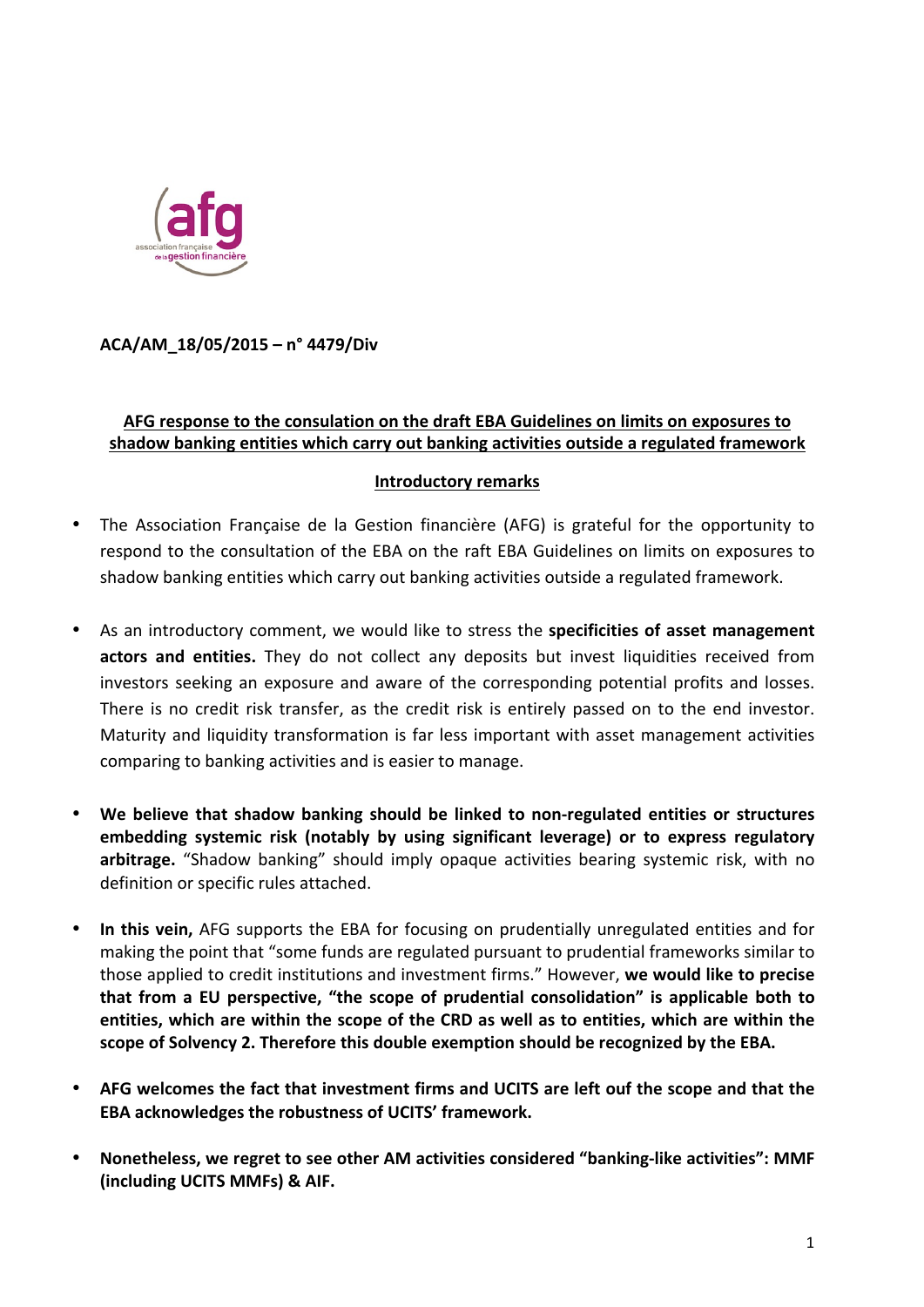- AFG would like to remind that the **collective European asset management industry is tightly** regulated both at the activity and actor levels with materially reduced non-financial risks.
- AIFs and MMFs, which are listed by the EBA as SB entities, are no exception to this, and therefore we would not consider them as operating " in the shadow" of the regulation (AIFM Directive, UCITS Directive, Eligible Assets directive, ESMA Guidelines on a common definition on European Money Market Funds, forthcoming MMF Regulation).
- AFG woud suggest keeping MMFs and AIFs, which don't use leverage on a significant basis, **out of the scope.** MMFs and AIFs carry no credit risk transfer, as the credit risk is entirely passed on to the end investor. As for liquidity transformation, the risk is very limited for both types of funds as managers use management liquidity tools. MMFs are not leveraged, while most AIFs in Europe do not use leverage on a significant basis and are 'UCITS-like' funds.
- Regarding "UCITS-like', we have taken note that the EBA is allowing for an 'equivalence' with third country regimes when considering prudential regulation, and we don't see why this 'equivalence' approach couldn't be followed, in a similar way, within the EU between the UCITS regime and national regimes for UCITS -like AIFs.
- AFG regrets that other reforms under negotiations or already set to "shield" banks from non-bank entities are not taken in account by the EBA in the consultation (e.g. EMIR, BSR, **MMFR).**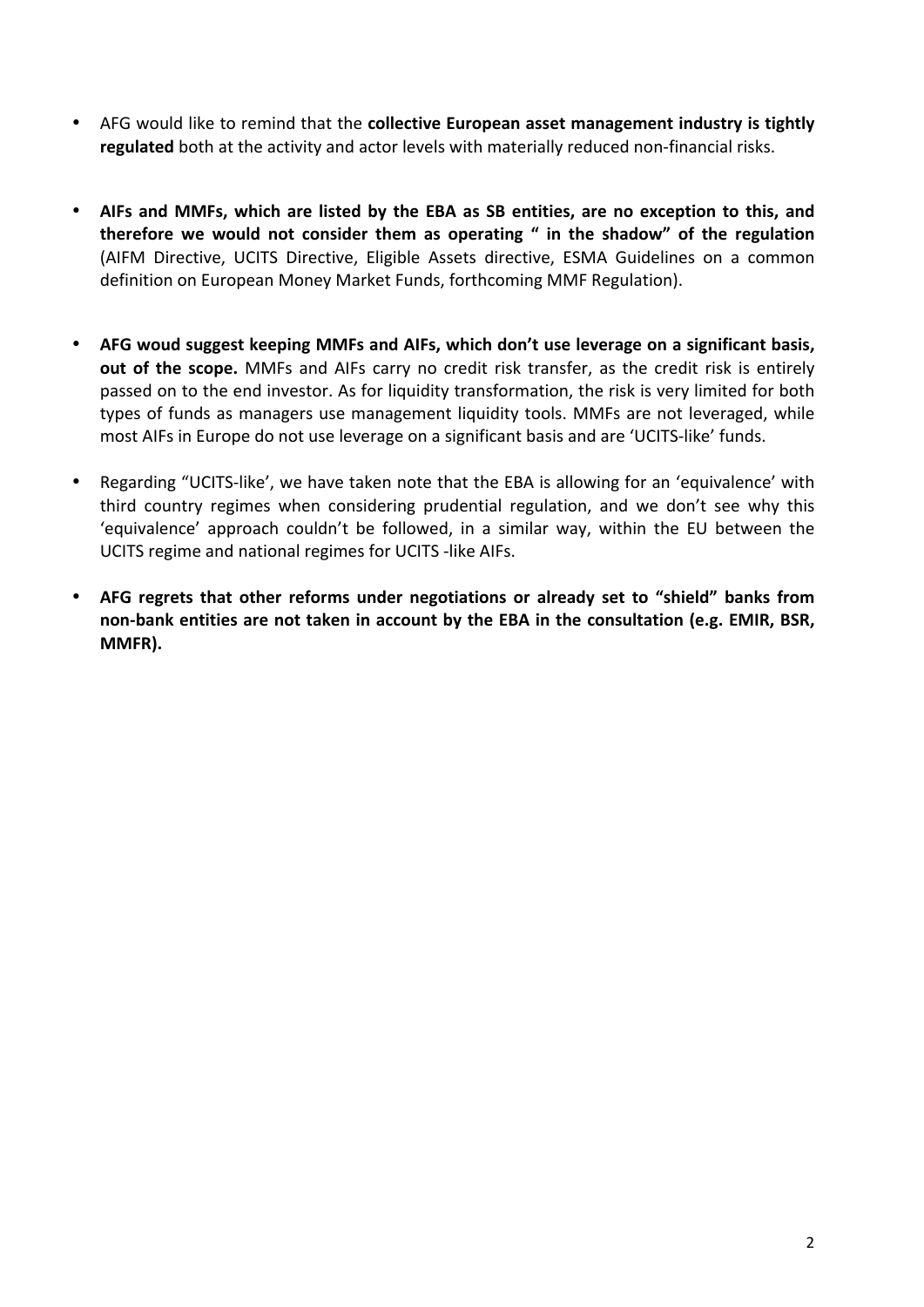The general approach proposed by the EBA is to exclude from the scope of the definition of'shadow banking entities' entities that are subject to an appropriate prudential framework either as a result of prudential consolidation or, where entities are not within **the scope of consolidation, certain sector- specific prudential frameworks which are**  deemed to cover for the risks posed by the bank-like activities of the entity. With regard to funds nevertheless, non-MMFs UCITS established in the EU (and those established in third countries where equivalent supervisory requirements apply) would be excluded. Said differently, all funds would be considered as falling in the scope of the definition of shadow **banking entities except if they are non-MMF UCITS (and third country firms subject to** equivalent requirements). All MMFs (being UCITS or AIFs), all AIFs and all unregulated funds **would fall in the scope.**

**Q1:** Do you agree with the approach the EBA has proposed for the purposes of defining **shadow banking entities?**

**In particular:**

-Do you consider that this approach is workable in practice? If not, please explain why and **present possible alternatives?**

-Do you agree with the proposed approach to the exclusion of certain undertakings, including the approach to the treatment of funds? In particular, do you see any risks stemming from the exclusion of non-MMF UCITS given the size of the industry?

-If you do not agree with the proposed approach, please explain why not and present the rationale for the alternative approach(es) (e.g. on the basis of specific prudential requirements, redemption limits, maximum liquidity mismatch and leverage etc)

We disagree with the general approach and would suggest to **focus strictly on to non**regulated entities or structures embedding systemic risk (notably by using significant **leverage)** or to express regulatory arbitrage. "Shadow banking" should imply opaque activities bearing systemic risk, with no definition or specific rules attached.

Also if AFG welcomes the fact that investment firms and UCITS are left out of the scope and that the EBA acknowledges the robustness of UCITS' framework, we regret to see other AM activities considered "banking-like activities": MMF & AIF.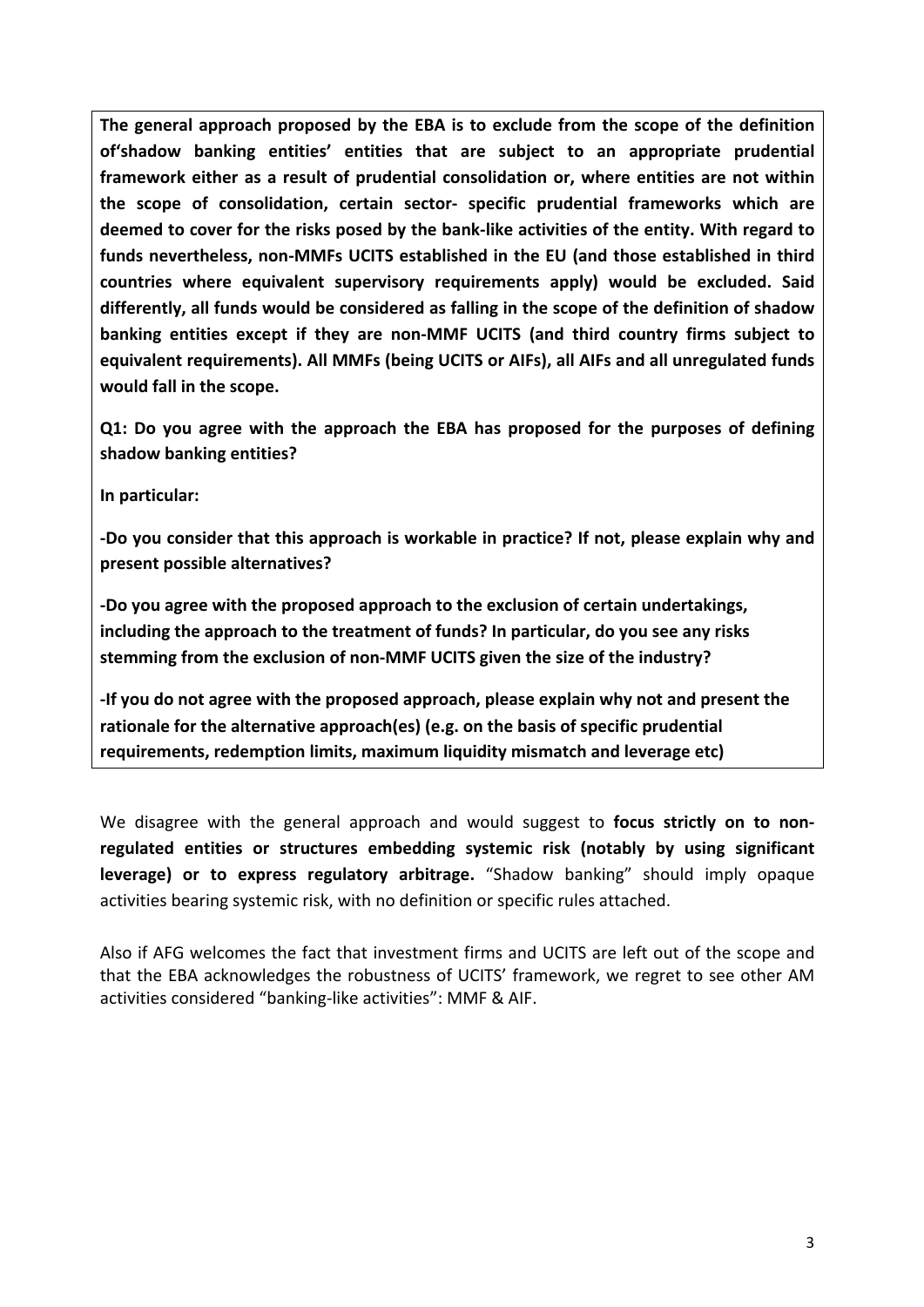## **a. MMFs**

No justification is brought by the EBA as to why it wants to include MMFs in the scope of **the Guidelines.**

We believe MMFs are tightly regulated and subject to prudential rules and that as such they don't fulfill the first criterion establised by the EBA to be considered as shadow banking **entities.** AFG would like to highlight that currently almost all of MMFs in Europe are **complying with UCITS directives**, the Eligible Assets directive, ESMA Guidelines on a common definition on European Money Market Funds, and that a specific Money Market Funds **Regulation** (MMFR), currently close to final adoption, was explicitly proposed by the **European Commission to tackle the supposed risk of shadow banking in the area of MMFs** and will, once adopted, tackle the potential risks identified by EBA. For instance, the liquidity rules voted by the European Parliament in the MMFR will reduce considerably the risk of liquidity mismatch, as it requires MMFs to comply with daily and weekly liquidity thresholds for 10% and 20%. Thus we see no reason to include all MMFs as relevant shadow banking entities, at least as soon as the MMF Regulation will be definitively adopted.

If anything, the definition of the type of fund subject to scrutiny under shadow banking should be focused on the risks which stem from the discrepancy between marked to market and published NAV in the specific case of constant NAV MMFs.

## **b. AIFs**

No justification is brought by the EBA as to why it wants to include all AIFs in the scope of **the Guidelines.** 

We believe AIFs are tightly regulated and subject to prudential rules and that as such they don't fulfill the first criterion establised by the EBA to be considered as shadow banking **entities.** 

As for the second criteria (credit intermediation), we believe that risks identified with AIFs such as leverage effect, maturity and liquidity transformation as well as credit risk exposure are tightly limited at the level of low leveraged AIFs: the vast majority of AIFs are not hedge funds, and are regulated at national level as UCITS-like funds.

AIFs, especially AIFs without significant leverage as defined by AIFMD (3:1), should not be **considered SB entities** given their rules in terms of leverage, investment diversification, liquidity credit and counterparty risk management as well as the strict and continuous control they are subject to.

Under AIFMD, supervisory reporting is mandatory for most AIFs on a quarterly basis and includes detailed information on portfolio composition, principal exposures and most important concentrations, risk profile and liquidity management.

The AIFMD reporting also provides helpful data for assessing the interconnectedness between banks and other financial entities. These requirements have been developed with the specific